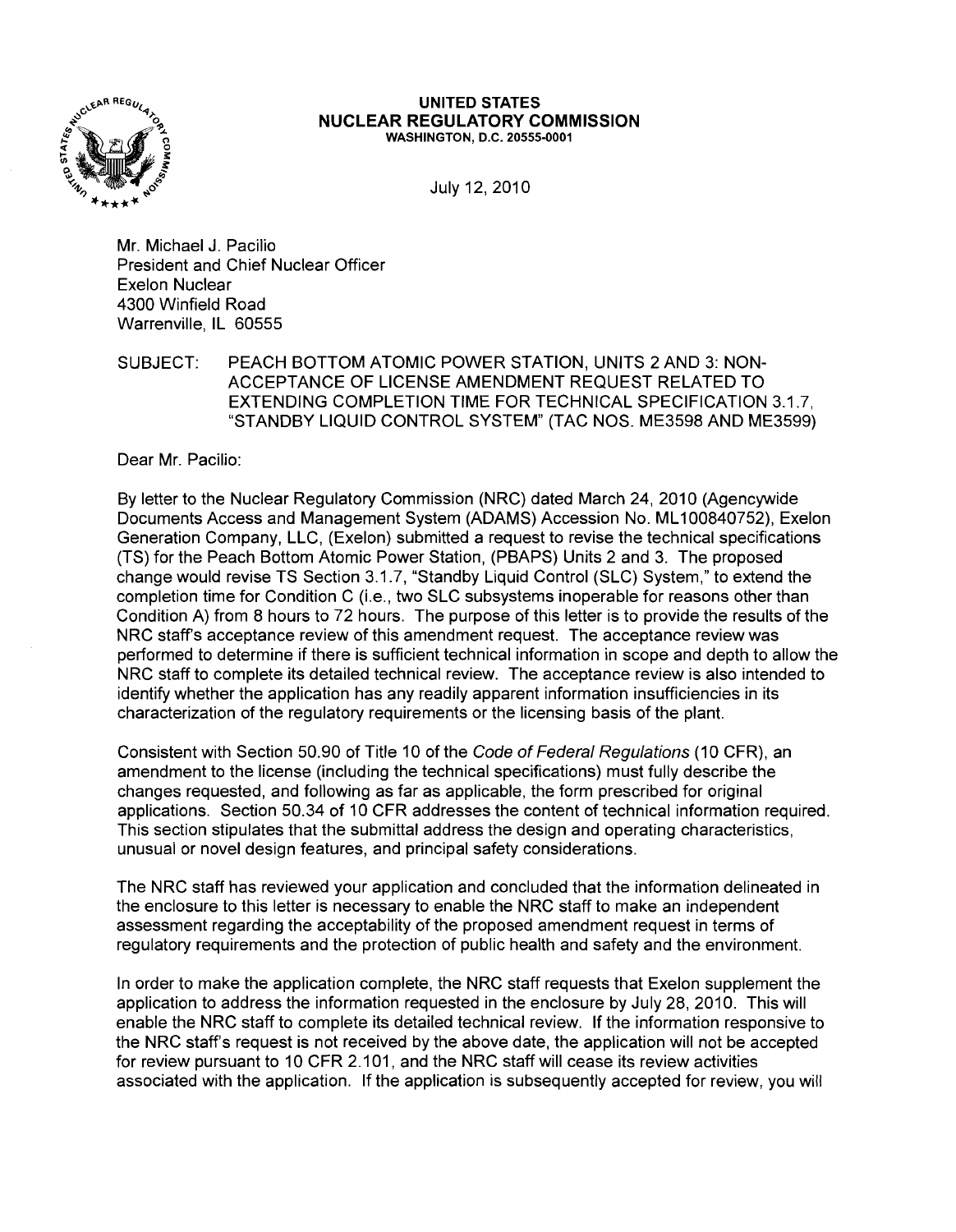M. Pacilio  $-2-$ 

be advised of any further information needed to support the NRC staff's detailed technical review by separate correspondence.

The information requested and associated time frame in this letter was discussed with Mr. Doug Walker of your staff on July 9, 2010.

If you have any questions, please contact me at (301) 415-3204.

Sincerely,

Som D. Highelp

John D. Hughey, Project Manager Plant Licensing Branch 1-2 Division of Operating Reactor Licensing Office of Nuclear Reactor Regulation

Docket Nos. 50-277 and 50-278

Enclosure: As stated

cc: Distribution via Listserv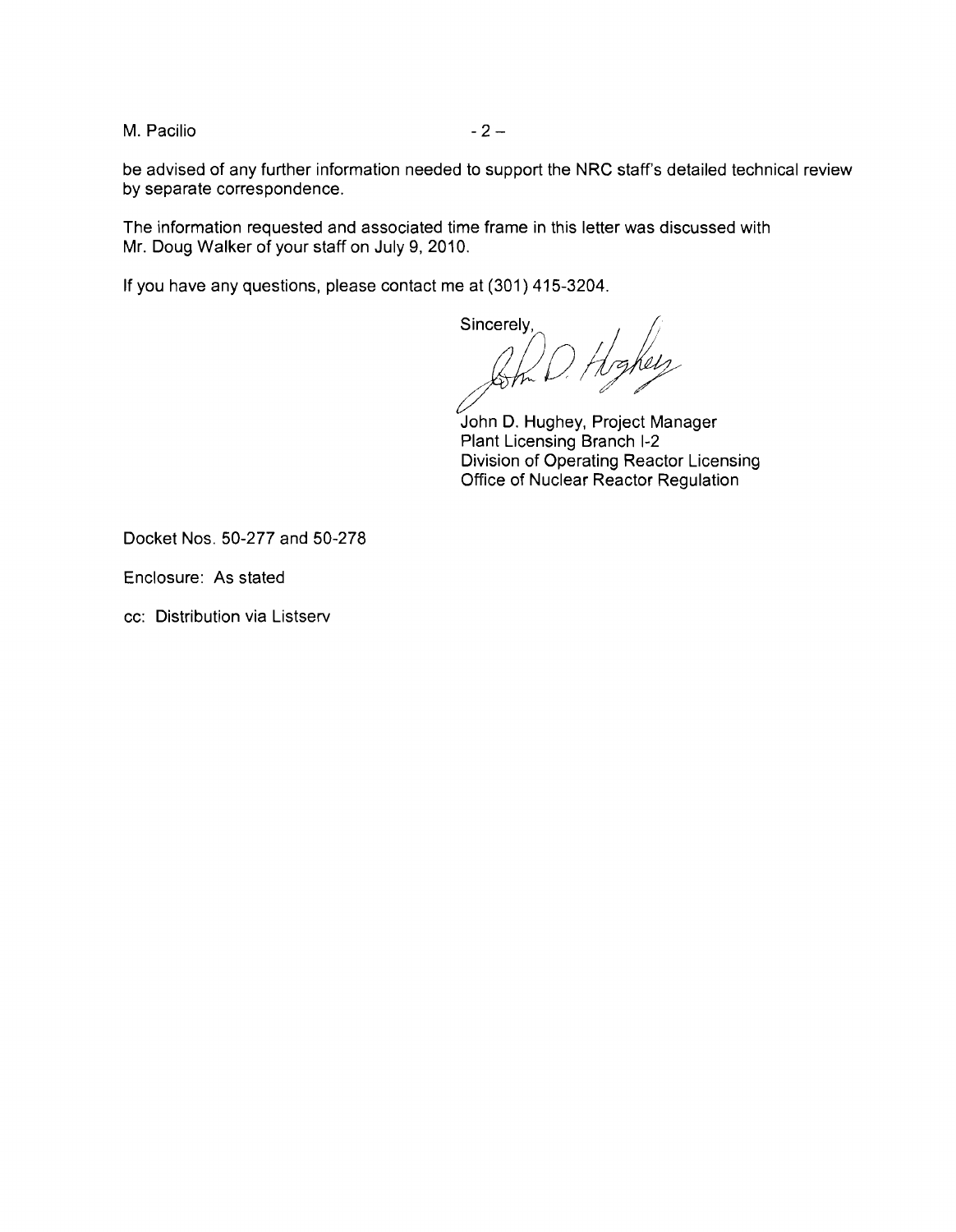### REQUEST FOR INFORMATION RELATED TO ACCEPTANCE REVIEW

# REGARDING LICENSE AMENDMENT REQUEST TO REVISE

#### TECHNICAL SPECIFICATION 3.1.7 "STANDBY LIQUID

### CONTROL SYSTEM" COMPLETION TIME FOR CONDITION C

# PEACH BOTTOM ATOMIC POWER STATION - UNITS 2 AND 3

#### DOCKET NOS. 50-277 AND 50-278

By letter to the Nuclear Regulatory Commission (NRC) dated March 24, 2010 (Agencywide Documents Access and Management System (ADAMS) Accession No. ML100840752), Exelon Generation Company, LLC, (Exelon) submitted a request to revise the technical specifications (TS) for the Peach Bottom Atomic Power Station, (PBAPS) Units 2 and 3. The proposed change would revise TS Section 3.1.7, "Standby Liquid Control (SLC) System," to extend the completion time for condition C (i.e., "Two SLC subsystems inoperable for reasons other than Condition A") from 8 hours to 72 hours. .

#### Supplemental Request - 01:

The NRC staff requests that Exelon clarify the intended reliance on EOP actions as an alternate means of boration and provide evaluations that justify any credited actions related to the requirements of 10 CFR 50.67, as appropriate.

Page 6 of Attachment 1 to the license amendment request (LAR) describes alternative means for boration as additional redundancy in support of defense-in-depth measures to justify the proposed extension of the TS 3.1.7, condition C, completion time. These alternative means of boration consist of actions in the PBAPS Emergency Operating Procedures (EOP). Page 3 of Attachment 1 of the LAR states that the alternative means of boration support the station's ability to meet the requirements of Title 10 Code of Federal Regulations Part 50, Section 50.67 (10 CFR 50.67), "Accident source term."

The NRC staff has identified that the proposed alternate means of boration are not currently included in the PBAPS licensing basis. The LAR indicates that the licensee intends to credit the referenced EOP actions as an alternate boration pathway to meet the requirements of 10 CFR 50.67. If so, then additional justification is required to support reliance on these actions as a credited alternate boration pathway. The NRC document "Guidance on the Assessment of a BWR [boiling-water reactor] SLC System for pH Control," dated February 12, 2004 (ADAMS Accession No. ML040640364), provides an approach that is acceptable to the NRC staff for evaluating the alternative controls of the suppression pool pH against appropriate methodologies. If Exelon's intent is not to credit a new alternate boration pathway, then clarification is needed regarding the use of the EOP actions as an alternative means of boration with respect to defense-in-depth as related to 10 CFR 50.67.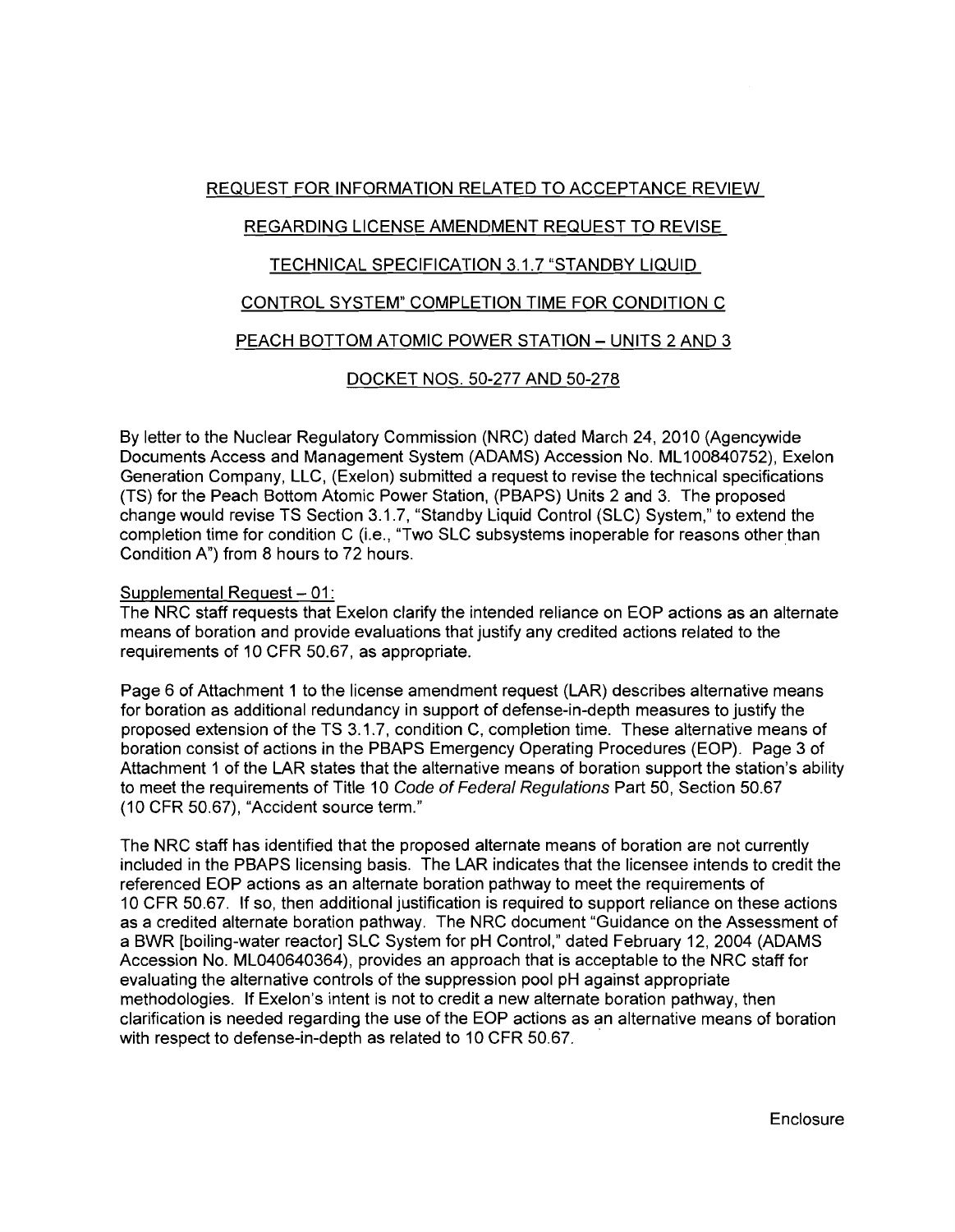Supplemental Request  $-02$ :

Identify adequate defense-in-depth for mitigation of ATWS events for the extended 72-hour completion time period.

The SLC System mitigates an (anticipated transient without scram) ATWS event by delivering a concentrated borated solution to the reactor pressure vessel to shutdown the reactor. The TS Required Action being modified addresses the condition where both SLC trains are inoperable. In the event of an ATWS during this condition, there is no system available to inject concentrated borated solution into the reactor pressure vessel in a timely manner to achieve shutdown. The licensee submittal addresses the low probability of an ATWS event due to the reliability and diversity of the control rods, and also discusses the recirculation pump trip feature which reduces reactor power. However, there is no mechanism identified to assure safe shutdown to subcritical conditions as normally ensured by the operation of one of the two SLC trains.